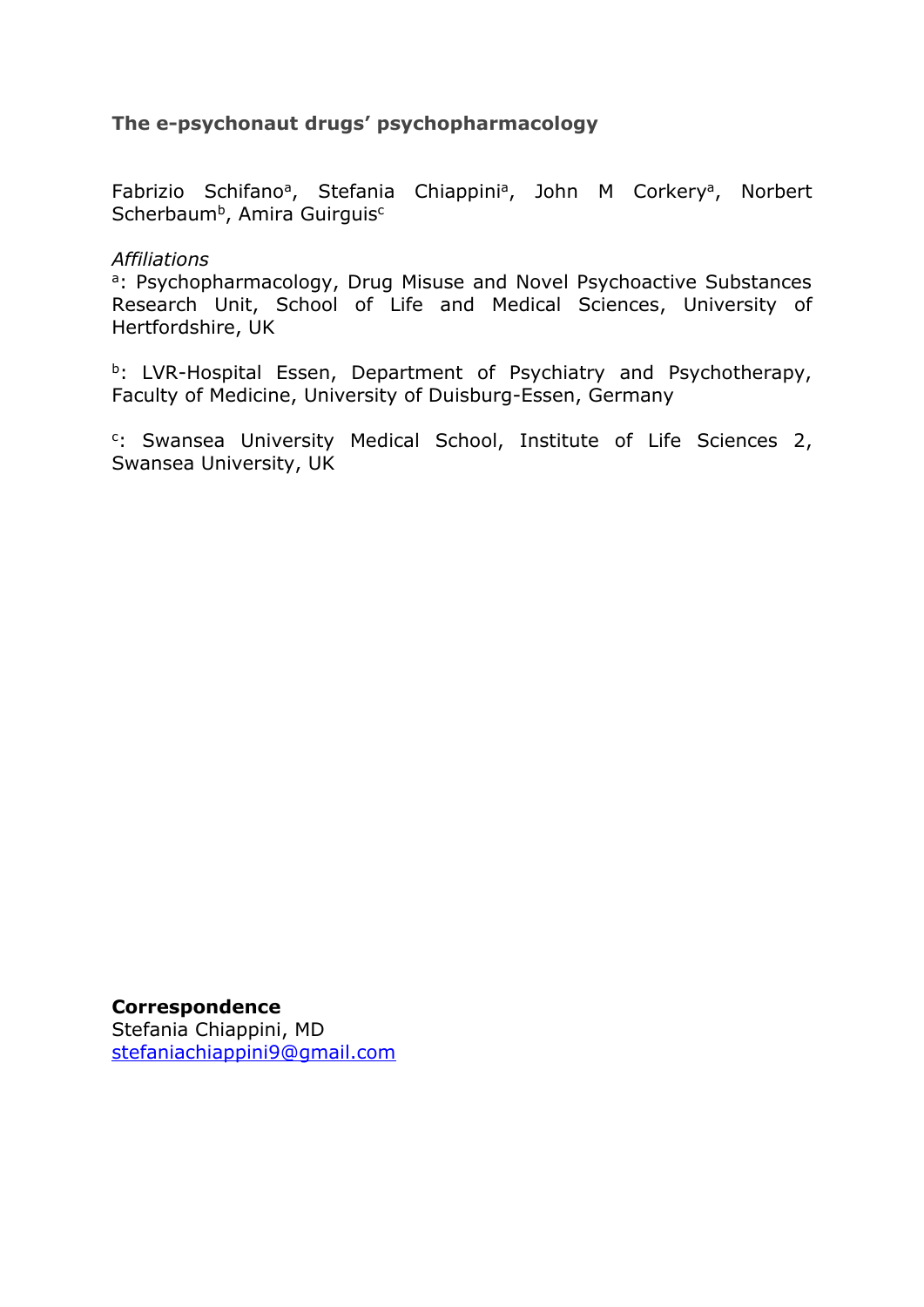#### **Abstract:**

The focus here was on the pharmacological and clinical pharmacological issues pertaining to the vast range of drugs (e.g., synthetic cannabimimetics; synthetic opioids; novel stimulants; novel psychedelics; PCP/ketamine-like compounds; prescribed medicinal compounds; and popular psychotropic herbs/plants) discussed by Internet-based, new/novel psychoactive substances (NPS) enthusiasts, 'e-psychonauts'. Currently ongoing related *in silico* studies, followed by further *in vitro* and *in vivo/*preclinical studies, will hopefully provide important findings in terms of which molecules within each given NPS class may present with higher levels of receptor affinities, and hence clinical potency. Understanding the pharmacological characteristics/potency of those novel recreational molecules will hopefully help in predicting related NPS diffusion, morbidity, and possible lethality data.

**Key words:** e-psychonauts; psychopharmacology; addiction; new psychoactive substances; novel psychoactive substances; NPS; drug abuse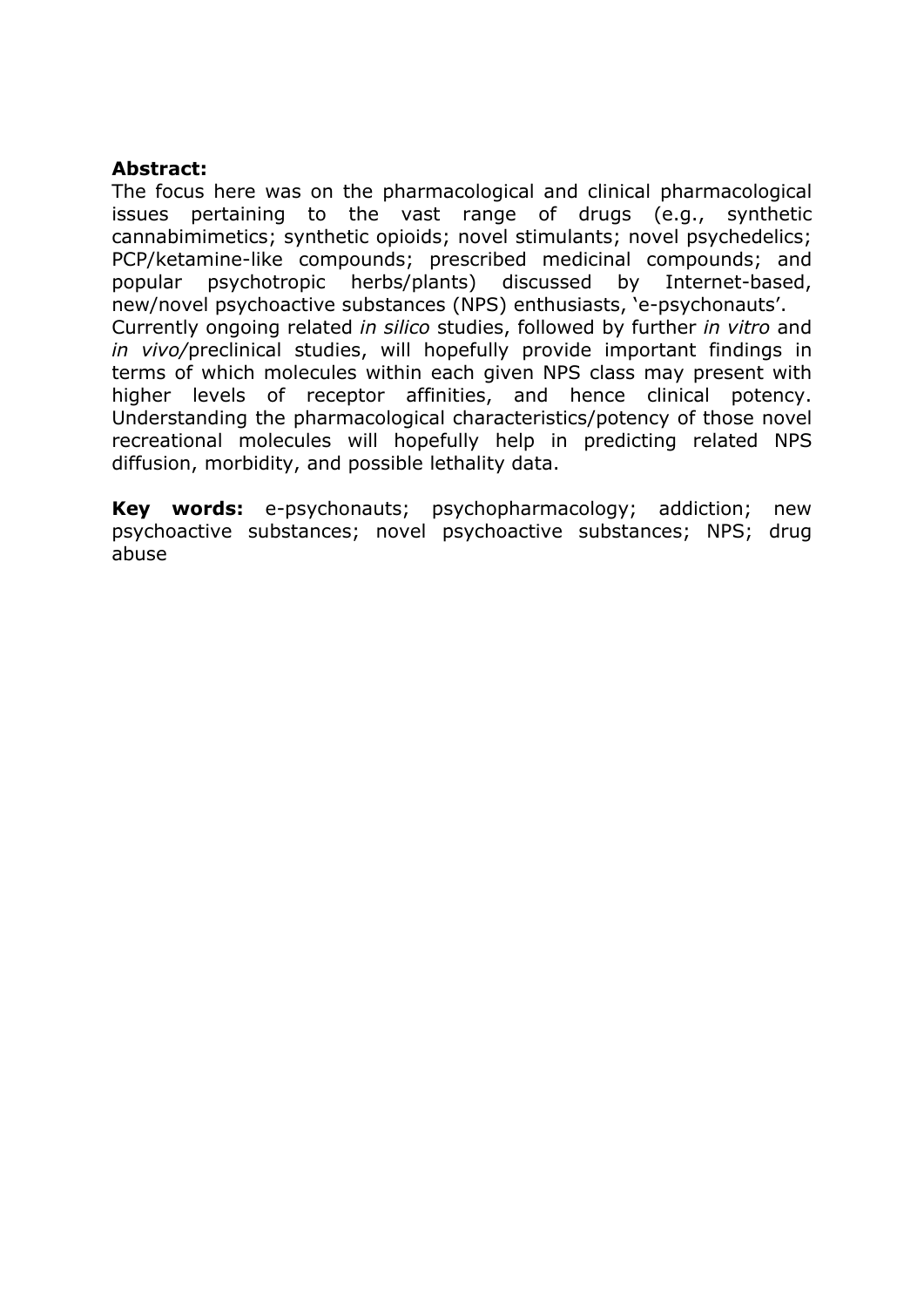## **Introduction**

The market for new/novel psychoactive substances (NPS) is on the rise, arguably facilitated by the ongoing Covid-19 pandemic [1]. The web is playing a major role in shaping this unregulated market [2-4], and users are being attracted by these drugs due to both their intense psychoactive effects and likely lack of detection in routine drug screenings [5]. Overall, NPS are defined as new narcotic/psychotropic drugs which are not controlled by the United Nations' 1961 Narcotic Drugs/1971 Psychotropic Substances Conventions, but which may pose a public health threat [6]. The term 'novel' can also express something which is: a) *newly created; b)* a compound that *has come back into fashion* after a period of absence from the recreational drug scene; c) *a known NPS molecule being used in an innovative or unusual way*, hence presenting with a 'novelty' appeal [7]. Conversely, 'new' can include a failed pharmaceutical or an old patent which has been 'rediscovered' and marketed for its potential use as a 'recreational' substance.

## *E-psychonauts*

E-psychonauts are those individuals aiming to experience self-induced altered states of consciousness in an attempt to investigate their own mind, whilst possibly addressing spiritual questions, through a direct experience [8]. The typical key-skills of e-psychonauts include high levels of pharmacological/pharmaceutical knowledge of psychoactives; and a strong desire to share/disseminate online their 'on drug' experiences. Psychonauts have been schematically defined as either a) *'mind navigators*', where the use of drugs is carried out in order to explore the frontiers of the mind, typically preferring a range of entheogens/plant substances conferring the user a divine experience; or b) '*chemicals' experimenters'*; e.g., researchers/experimenters of novel chemicals in order to document the drug's effects and to assess whether it is safe for others to use [2-4].

## *Searching for e-psychonauts' drugs*

An approach aiming at describing what is being discussed online by the web-based NPS enthusiasts 'e-psychonauts' [2] has been considered as potentially useful to identify in advance NPS availability, marketing and diffusion. In fact, the online NPS scenarios, with their related concerns, typically predict the real-life NPS scenarios [3-4]. To facilitate the process of early recognition of the increasing dissemination of NPS online and the variability of information sources, our research group has implemented the use of a crawling/navigating software (i.e. NPSfinder®), which was designed to automatically scan the open/surface web for new/novel/emerging NPS. This is meant to map on a 24/7 basis the large variety of psychoactive molecules mentioned/discussed within a range of major and representative online psychonaut web sites/fora. As of today,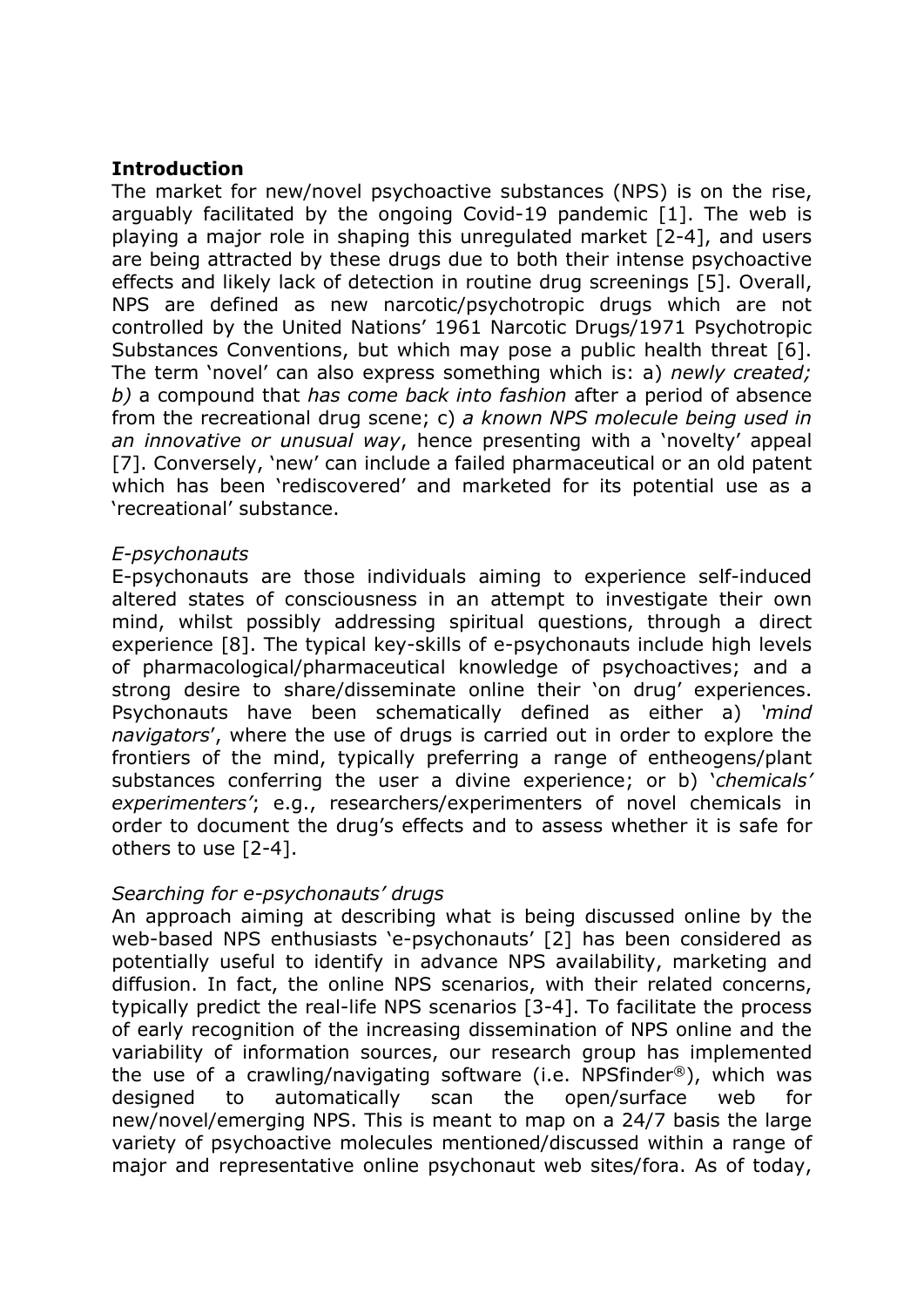some 4,335 unique NPS molecules, ranked in a dozen categories [5], have been included in the NPSfinder® database [9]. Overall, the pharmacological characteristics of this vast range of molecules is quite complex and diversified, implying a range of neurotransmitter pathways [10]. However, a clear knowledge of these issues may be relevant for the clinician, to be able to implement an appropriate treatment and management plan for those clients presenting with an acute/subacute/chronic NPS intake.

## *Aims and objectives*

The aim of this study was to provide an overview of the pharmacological and clinical pharmacological issues related to the several hundred, or indeed few thousands, of e-psychonauts' most popular drugs. We focussed here in particular on the following NPS classes: synthetic cannabimimetics; synthetic opioids; novel stimulants; novel psychedelics; PCP/ketamine-like compounds; prescribed medicinal compounds; and popular psychotropic herbs/plants.

## **Pharmacological and clinical pharmacological considerations of epsychonauts' drugs**

## *Synthetic cannabimimetics (SCs)*

Although tetrahydrocannabinol (THC) is a partial (cannabinoid) CB1/CB2 receptor agonist, SCs contained in so-called 'Spice' products are typically full-efficacy agonists with very high affinity for these receptors [11]. Furthermore, the effects of THC in cannabis are modulated by the presence of other phytocannabinoids such as cannabidiol (CBD) and cannabivarin (CBDV), with these 'moderating' molecules not being identified in 'Spice' products [12-13]. Several SCs have been found to interact with a range of non-cannabinoid receptors, including 5 hydroxytryptamine (5-HT), nicotinic acetylcholine, glycine, and/or ionotropic glutamate (*N-*methyl-D-aspartate, NMDA), clearly contributing to the final 'Spice' effects [14]. A range of more recent SC compounds incorporate indole-derived moieties, as components of the structure or as substituents. Indoles are structurally similar to serotonin/5-HT; hence, they can activate 5-HT receptors thereby increasing the risk of serotonin syndrome in SC misusers [12-13]. The recent trend in SC fluorination, commonly applied in medicinal chemistry, may increase the compounds' lipophilicity, hence promoting their absorption through biological membranes/blood brain barrier, possibly enhancing overall SC toxicity [14]. Finally, 'Spice' products typically contain a range of different SCs in a single preparation.

Consistent with their pharmacodynamics' activities, SC acute intoxication may be associated with tachycardia, hypertension, visual/auditory hallucinations, mydriasis, agitation/anxiety, hyperglycaemia, dyspnoea/tachypnoea, and nausea/vomiting [15]. Serious cardiological (e.g., dysrhythmias, cardiac arrest, chest pain, and myocardial infarction)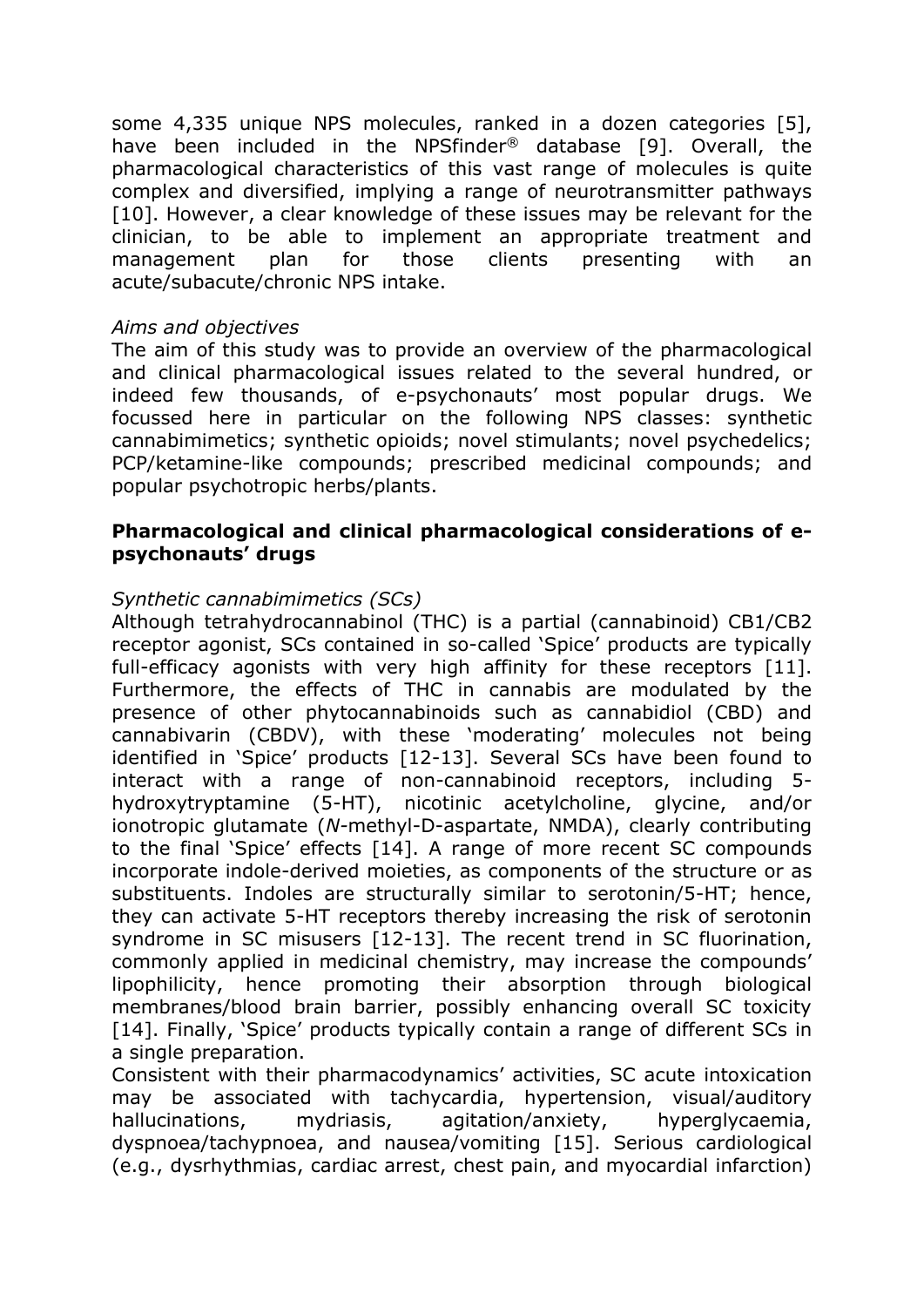and neurological (e.g., nystagmus, seizures, encephalopathy, coma, and stroke) issues have been reported as well [10]. The occurrence of psychotic issues ('Spiceophrenia) [12-13] has been reported (Table 1).

#### *Novel synthetic opioids (NSOs)*

Over the last few years, there has been an increase in the appearance of novel synthetic opioids (NSOs) on the recreational drug market. Fentanyl, fentanyl analogues, and the remaining opioids present as partial/full agonists, and with different affinity levels, at the mu, delta, and kappa opioid receptors. Indeed, fentanyl potency is considered to be 50–100 times that of morphine [16]. NSOs (n=426) recently identified by our research group have included two ohmefentanyl, with a putative potency 6,300 x morphine [17], and seven carfentanyl, characterized by a putative potency about 10,000 x morphine [18], analogues identified. Carfentanyl has been reported in association with a number of fatalities. Due to their high potency, their continued use and abuse may induce tolerance, with the risk of overdose and death being elevated [16; 19] (Table 1).

#### *Novel stimulants: synthetic cathinones and psychedelic phenethylamines*

The synthetic cathinones category covers in excess of 180 different molecules [20]; these drugs show structural similarities to amphetamines, whilst being mostly inhibitors of the serotonin (SERT), dopamine (DAT), and noradrenaline (NET) transporters. Synthetic cathinones can be further sub-categorised as: (1) cocaine/3,4-methylenedioxy-substituted cathinones, e.g., butylone): these act as inhibitors at SERT, DAT, and NET, and as serotonin releasers; (2) methamphetamine-like (*N-*alkylated or ring-substituted cathinones, e.g., buphedrone): these act as inhibitors at SERT, DAT, and NET, and as DA releasers; and (3) pyrovalerone-like cathinones (*N-*pyrrolidine cathinones e.g., MDPV [3,4 methylenedioxypyrovalerone]): these are very potent at DAT and do not induce any monoamine substrate release (for a thorough review, see [21]) (Table 1).

Novel psychedelic phenethylamines' derivatives: these compounds are still the most popular for e-psychonauts [9], being overall grouped as MDMA/ecstasy derivatives. These molecules, related to the so-called 2C-, include both: 2C-B/2,5-dimethoxy-4-bromophenethylamine/'Nexus'/'pink cocaine'; 2C-D (2,5-dimethoxy-4-methylphenethylamine), and 2C-E (2,5 dimethoxy-4-ethylphenethylamine); and the *N-*methoxybenzyl/NBOMe series drugs [5; 10; 21]. Indeed, those molecules which present with high 5-HT/DA ratios (e.g., MDMA; 2C- and 2D- series drugs; benzodifurans such as 3C-bromo-dragonfly; and others) may be considered proper entactogenic substances. Conversely, high DA/5-HT ratios might predict a strong stimulant experience [10] (Table 1).

Similar to the 2C- series drugs, both the 'fly' and the NBOMe series present with characteristics of both the hallucinogen and psychostimulant categories [21]. All NPS belonging to the so-called 'fly' series, with the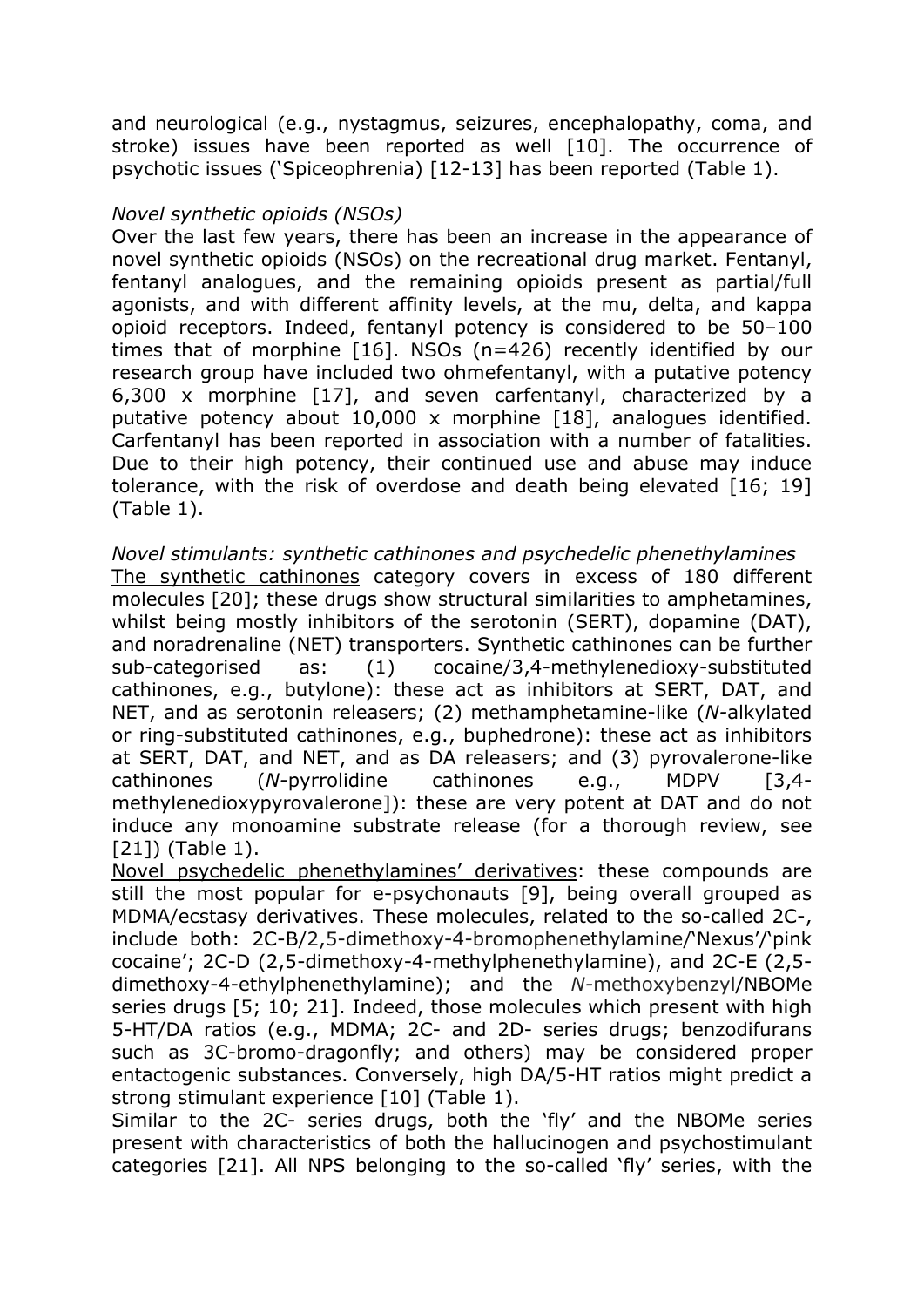term referring to their molecular structure resembling an insect, and particularly 'Bromo-DragonFly'/'B-fly' (1-[4-Bromofuro{2,3-f} {1}benzofuran-8-yl]propan-2-amine), have been described as powerful and long-lasting drugs, with ill-health effects lasting for up to three days [10; 21]. The NBOMe compounds' market has recently increased in parallel with the declining availability of the lysergic acid diethylamide (LSD). These molecules produce similar effects to LSD but possess a higher potency [10].

All these serotonergic agents may induce a serotonin syndrome, hepatic toxicity, and modifications of endocrinological function [22] (Table 1).

## *Novel psychedelics: tryptamines and lysergamides*

Apart from psychedelic phenethylamines, hallucinogens also include tryptamines/N,*N-* dimethyltryptamine (DMT)-like and lysergamides/LSDlike drugs. All of them share the same pharmacodynamic activities, e.g., agonism/partial agonism of the 5-HT2A, 5-HT2C, and 5-HT1A receptors. LSD displays high affinity for further 5-HT receptor subtypes including 5- HT1B, 5-HT1D, 5-HT7, and 5-HT6 [21]. Mescaline may present with the lowest, and LSD the highest, potency hallucinogen activity [10]. Other transporters/receptors implicated in the effects of tryptamines include the vesicular monoamine transporter 2 (VMAT2), sigma-1 receptors, SERT, and trace amine-associated receptors (TAAR; for a thorough review, see  $[10]$ .

Tryptamine derivatives continue to appear on the online drug market as NPS [10; 21]. They include: 5-MeO-DALT (N,*N-*diallyl-5 methoxytryptamine); 5-MeO-AMT (5-methoxy-α-methyltryptamine); 4- AcO-MET (4-acetoxy-*N-*methyl-*N-*ethyltryptamine); and many others. Tryptamines are typically metabolised by monoamine oxidase (MAO), and hence will need to be sniffed, smoked, or injected to increase their bioavailability. Tryptamines include as well naturally occurring molecules found in plants, fungi, or in the skin of various species of toads (for a review, see [21; 23]).

LSD look-alike drugs include: lysergic acid 2,4-dimethylazetidide (LSZ); 1-propionyl-d-lysergic acid diethylamide hemitartrate (1-PLSD); and Dlysergic acid amide (LSA, known as 'Morning Glory seeds'); 1-acetyl-N*,N*diethyllysergamide (ALD-52, known as 'Orange Sunshine Acid') and many others [5; 10; 21].

Consistent with their complex pharmacodynamics, overall psychedelics' subjective effects include: mild stimulation, visual hallucinations, alterations in sensory perception enhanced depersonalisation, and anxiety/panic. The effects of hallucinogens are usually dose-dependent, highly context-dependent, and user-specific. Long-term effects may include the onset of a hallucinogen-persisting perception disorder (HPPD; [24] (Table 1).

*Phencyclidine (PCP)-like substances*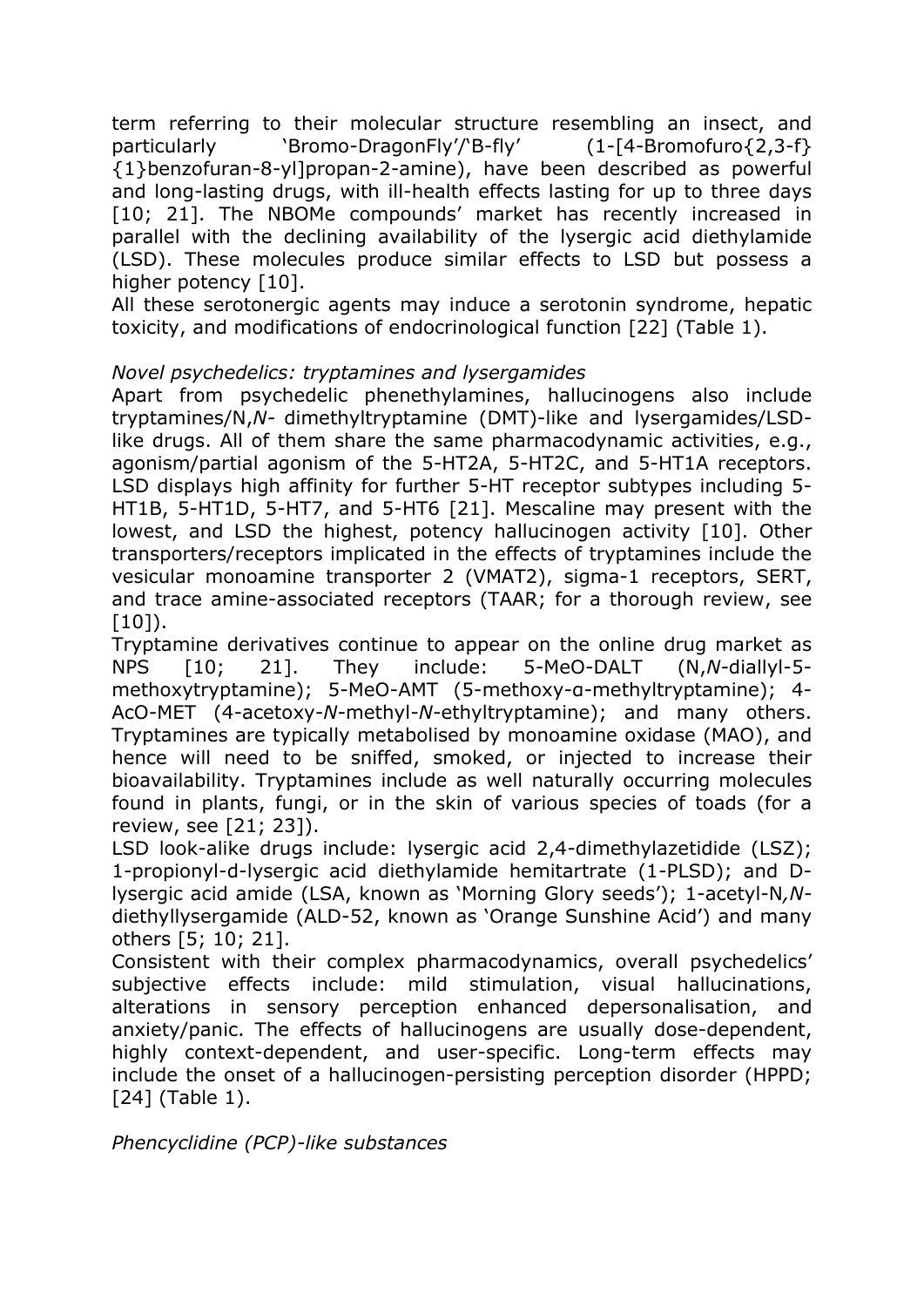PCP-like drugs (e.g., including ketamine, methoxetamine and a few dozens of others) hallucinogenic effects are related to central NMDA receptor antagonism; 5-HT2A agonism; and high affinity for mu/delta/sigma opioid receptors [5; 25]. Subjective effects (e.g., 'Khole') include dissociation from both the setting and the body, auditory/visual hallucinations, unusual thought content, euphoria and visual distortions [10]. Its related risks may include trauma, drowning, death from hypothermia, traffic accidents [5], and severe urinary dysfunction issues [22] (Table 1).

#### *Prescription medications*

A range of prescribed medications are currently being used recreationally as NPS, typically at high or super-high dosages (Table 1).

GABAergics: A few hundreds of NPS belonging to the benzodiazepine (BDZ) class have recently appeared on the street/online/virtual markets and are known as '*exotic'* or *'designer' benzodiazepines* [9; 26]. They were either tested, but not approved, as medicinal compounds or are derivatives of currently prescribed BDZs. Although only very little related pharmacology and toxicity knowledge is available, a few dozens of them seem to present with high/very high potency levels [27].

Whilst presenting with a common mechanism of action with BDZ, zopiclone/zaleplon/zolpidem ('*Z-drugs'*) appeared on the market as their safe substitutes due to receptor selectivity and improved pharmacokinetic properties. However, their idiosyncratic routes of administration and highdosage intake may well increase the risk of Z-drugs' misuse and withdrawal issues [28].

Finally, γ-hydroxybutyric acid (*GHB; 'liquid ecstasy'*) intake is associated with both increased central DA levels and activation of GABAA/-B receptors [29]. In the UK, some 159 GHB/γ-butyrolactone (GBL) associated fatalities, mostly related to the 'chemsex' scenarios [30-31], were identified; most (79%) were accidental and GHB/GBL alone was implicated in 37% of cases [32].

Remaining e-psychonauts' GABAergic drugs include the web-based dietary supplement phenibut/'PB'; when ingested at high dosages, it acts as an GABA-A/B receptor agonist, whilst stimulating DA/5HT neurotransmission as well. Its use may rapidly lead to dependence; withdrawal signs/symptoms may include visual and auditory hallucinations [28]. Gabapentinoids: Whilst both pregabalin and gabapentin are widely being reported as being misused, pregabalin presents with higher risk due to its rapid absorption, faster onset of action, and higher potency [28]. Pregabalin is a known inhibitor of α2δ‐subunit‐containing voltage‐dependent calcium channels, with its potent binding reducing the release of excitatory molecules (e.g., glutamate, NA, and substance P, but not DA), acting against aberrant neuronal stimulation (for a thorough commentary, see [33]). In rats, conditioned place preference was, however, induced only with high intraperitoneal (but not oral) pregabalin doses, restricting the ability to develop a substantial addictive power [34].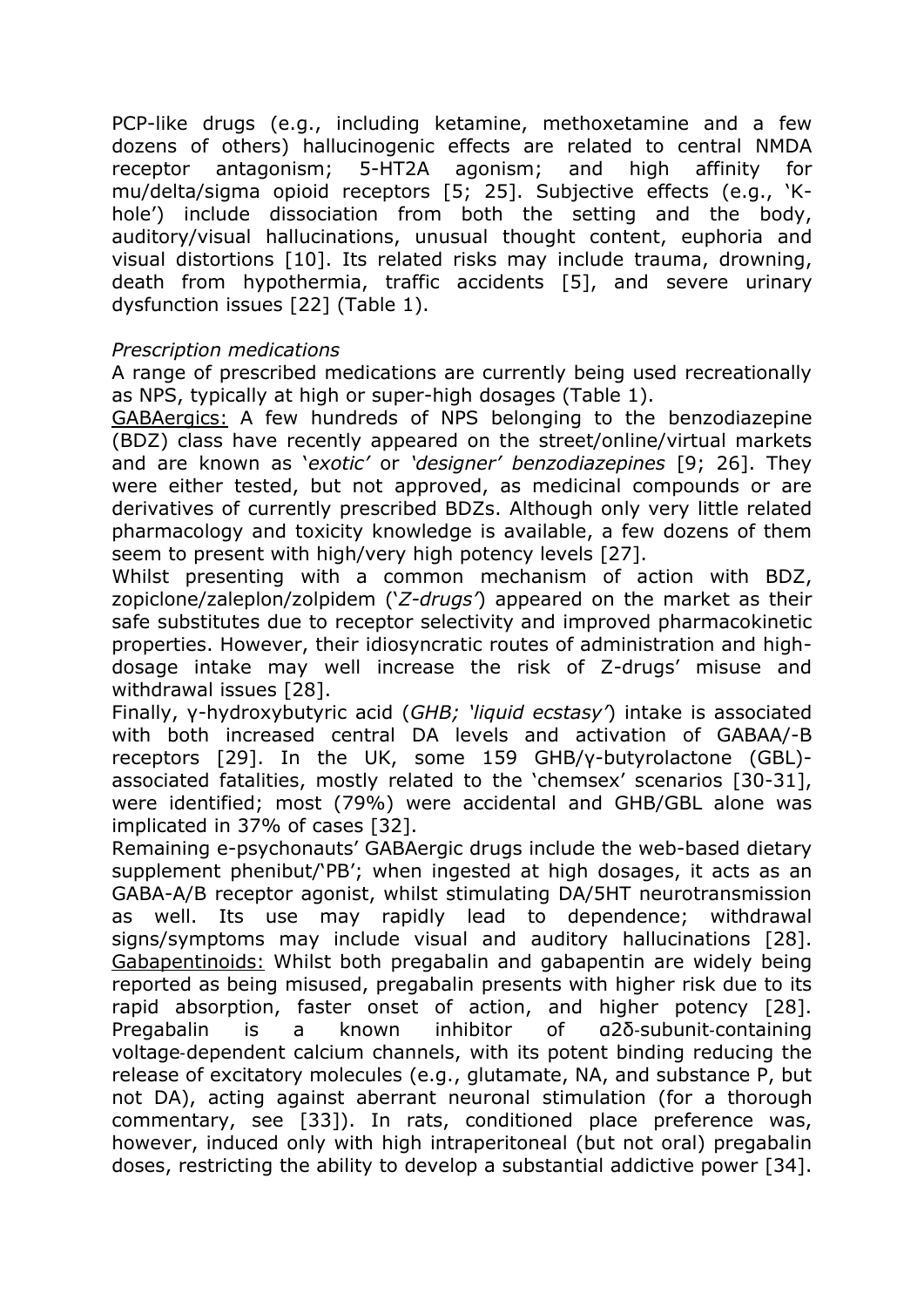Accordingly, patients reported a euphoric high ('liking'; [35]) only when using supratherapeutic/mega (e.g., 1,500‐12,000 mg) pregabalin dosages [36]. Finally, pregabalin may counteract opioid withdrawal whilst presenting also with potentiating effects when given to mice with existing opioid levels [37]. Consistent with this, gabapentinoids are being typically misused in combination with opiates/opioids [33]. Overall, mortality, physical dependence, and the propensity to cause depression of the central nervous system, especially when used in combination with opioids and sedatives, were harms identified both for pregabalin and gabapentin [35-36].

Antidepressants (ADs): Out of all ADs, the cathinone derivative bupropion and venlafaxine have emerged as increasingly being reported by epsychonauts as possessing a misuse potential [28]. Stimulant effects of bupropion have been reported with high/very high dosages and with oral, nasal, and intravenous use. This is associated with its action as a selective inhibitor of both NA and DA reuptake [38]. At mega dosages, venlafaxine ('baby XTC' [39]) can be misused as well, and the occurrence of a withdrawal syndrome may be a significant issue  $[40]$ . Overall, this is consistent with desvenlafaxine, being an inhibitor of NA transporter activities, further increasing the rate of DA turnover in the prefrontal  $\text{cortex}$  [40].

Antipsychotics (quetiapine, olanzapine, clozapine): When snorting highdosage crushed quetiapine ('Susie Q') tablets, there may be a 'high'. This may be associated with both increased levels of DA in the nucleus accumbens (NAc) and D2 receptor blockade, although norquetiapinerelated NA reuptake blockade; 5-HT7 antagonist properties and sigma receptor activation may contribute to its misuse liability (for a commentary, see [41]). Olanzapine high-dosage consumption has been anecdotally reported as the 'ideal trip terminator/modulator', possibly due to its related activity on GABA-A receptors, hence the associated sedation and rewarding glutamatergic stimulation of the ventral tegmental area DAergic neurons [42]. Finally, although difficult to be interpreted, misuse/abuse cases of clozapine ingestion as an NPS have been described [43].

Loperamide: Within the over-the-counter medication abuse scenario ("pharming"; [1]), the anti-diarrhoeal loperamide has increasingly been reported [28]. It acts as a potent mu-opioid receptor agonist, albeit with predominantly peripheral activity on the myenteric plexus. At therapeutic (2-16 mg) dosages, loperamide does not exert cross-central opioid effects due to its low availability and P-glycoprotein-mediated outflow at the blood-brain barrier. However, at high dosages (50–800 mg), it is associated with an opiate-like euphoric state ('lope high'; 'poor man's methadone'; for an overview, see [44]). Loperamide toxicity effects of concern include: gastrointestinal (e.g., nausea, vomiting, constipation), central nervous system (e.g., respiratory depression), and cardiovascular (e.g., syncope; ventricular dysrhythmias; electrocardiogram alterations;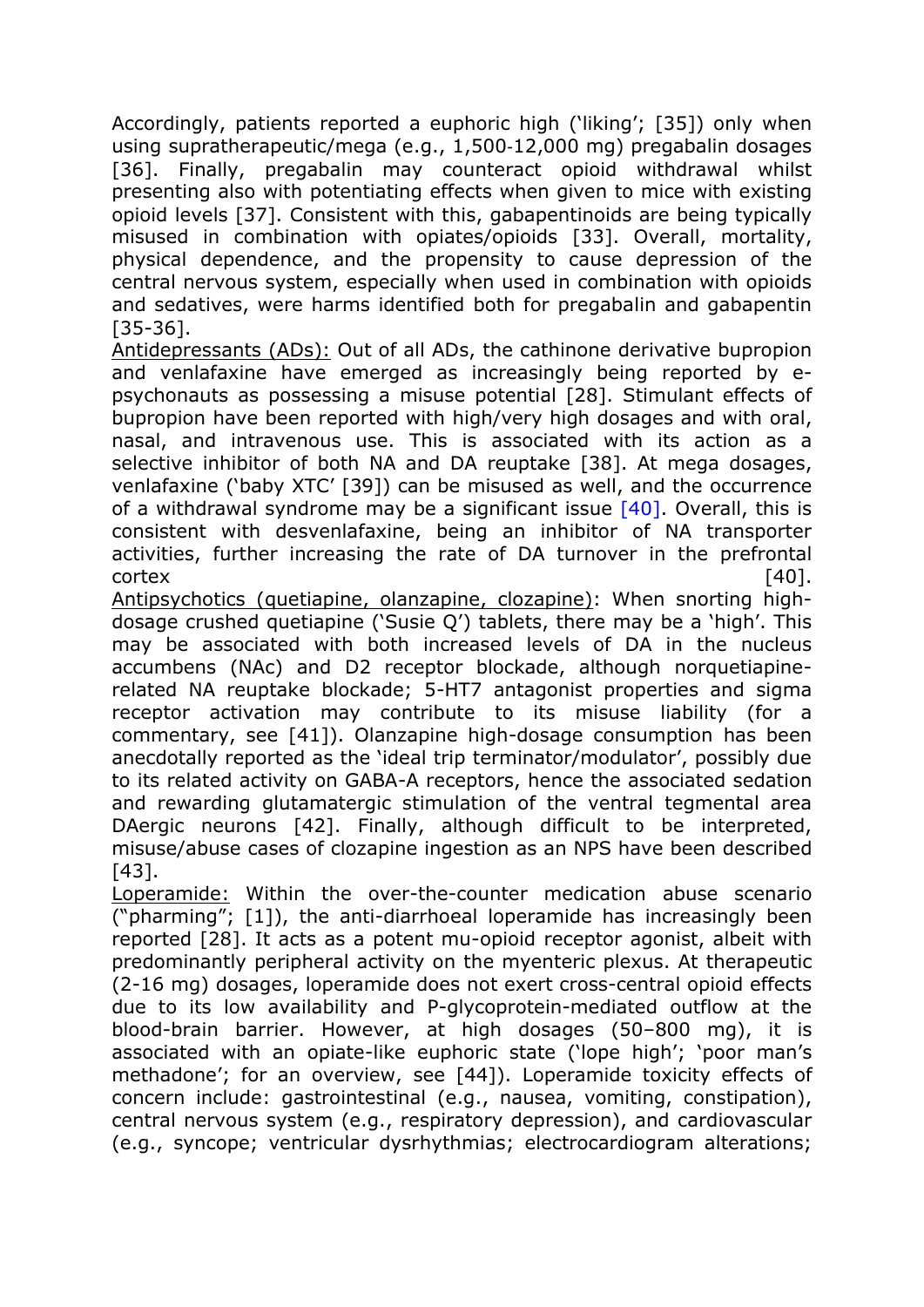such as prolonged QTc, QRS widening, and torsades de pointes) effects [45-46].

*Herbal highs; Salvia divinorum; Mitragyna speciosa; Ayahuasca*

Although there is a vast range of 'herbal highs' being commented by the e-psychonauts, the most popular plants include (Table 1):

*Salvia divinorum* ("Sally-D"): Its current use includes smoking or chewing the dried leaves containing salvinorin A and B, both kappa-opioid receptor agonists [47]. At high dosages, time distortion, vivid imagery and empathogenic effects have been anecdotally reported [5].

*Mitragyna speciosa* (*Kratom*): its leaves contain mitragynine, mitraphylline, 7-hydroxymitragynine and *O*-desmethyltramadol. Mitragynine ("biak-biak") is a partial agonist of the mu/delta opioid receptors. Mitraphylline acts both on mu/delta opiate receptors and as an NMDA receptor antagonist, whilst 7-hydroxymitragynine is a mu-opioid agonist 30-fold more potent than mitragynine [5]. *Kratom* may be smoked or brewed or ingested as an extract. Users report either an opiate-like sedation, particularly at higher dosages, or a cocaine-like stimulation at lower dosages [48]. Regular use may lead to dependence and opioid-like withdrawal symptoms upon discontinuation [47]; many related fatalities have been reported [48], typically in association with other substances and/or in individuals with pre-existing health issues.

Ayahuasca: This is a decoction made of both DMT (N,*N*dimethyltryptamine/'Dimitri')-containing *Psychotria viridis* together with *Banisteriopsis caapi*, whose beta carbolines harmala alkaloids possess reversible MAOI-A properties, hence allowing DMT to be orally bioavailable. Ayahuasca effects are characterized by powerful entheogenic experiences, intense visual hallucinations, paranoid ideation and euphoria, associated with vomiting and/or diarrhoea  $[5, 47]$ .

# **Conclusions**

A thorough and updated overview of the pharmacological activities relating to a range of novel recreational drugs, including misusing medications, has been provided here. Overall, these activities revolve around the imbalance of a range of neurotransmitter pathways/receptors, including: a) increased central DA levels; this is associated with the intake of most of these substances, including novel psychedelic phenethylamines; synthetic cathinones; and novel stimulants in general; b) cannabinoid CB1 receptor activation, achieved with synthetic cannabimimetics; c) 5-HT2A receptor activation, reported with psychedelic phenethylamines; recent tryptamine and lysergamide derivatives; and hallucinogenic plants/fungi; d) antagonist activity at NMDA receptors, described with phencyclidine-like dissociatives; and e) kopioid receptor activation, typically associated with *Salvia divinorum* intake [5].

It is difficult for both Accident and Emergency Department clinicians and mental health professionals to keep up to date with the growing number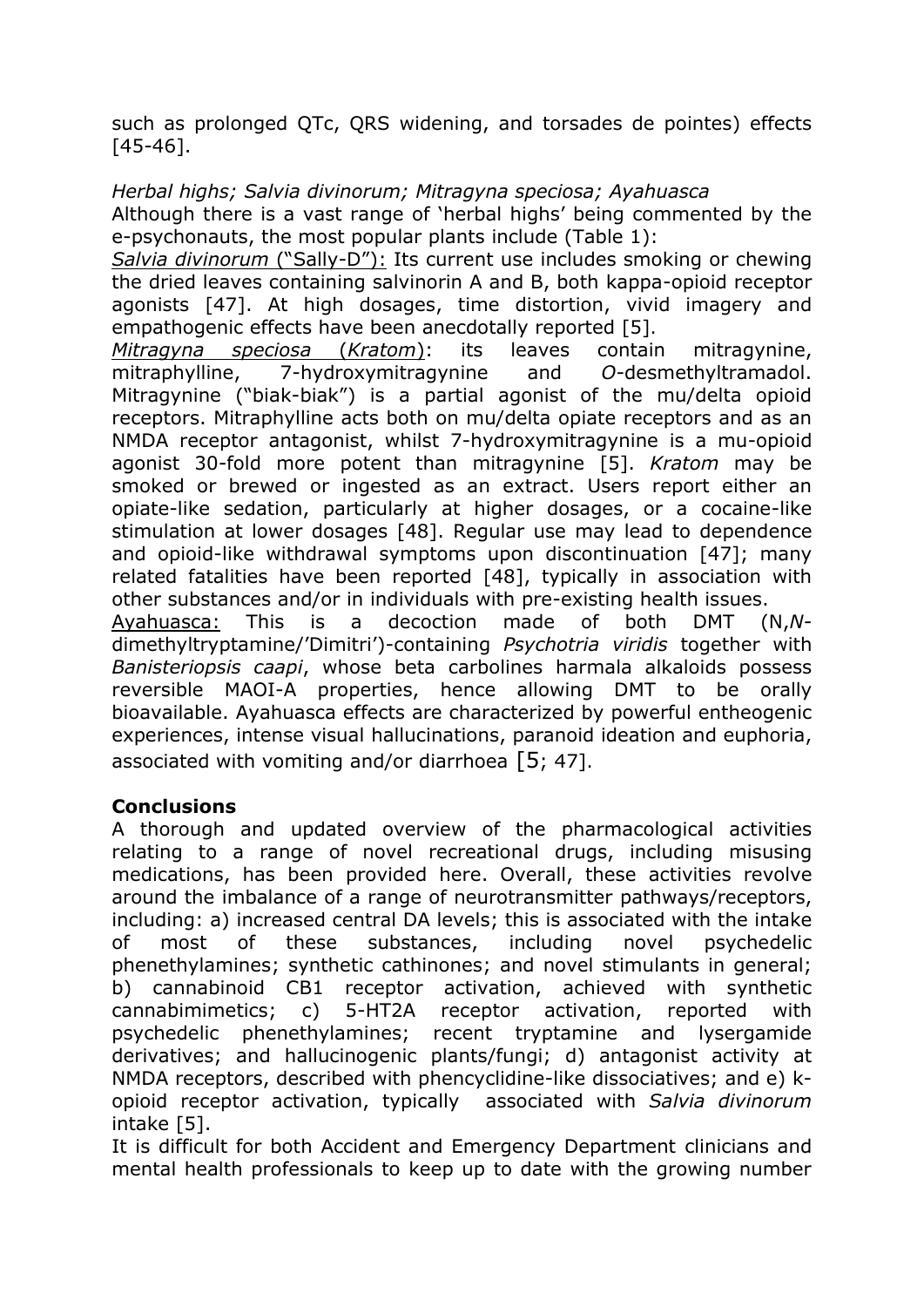of NPS being made available from a constantly growing drug scenario [49], and this may be a reason for concern. Indeed, standard toxicology tests can identify just a few misused molecules and only expensive, lengthy, screening tests carried out in specialised settings are able to identify the vast range of NPS available [9]. Conversely, it has recently been suggested that the pattern of use of these NPS substances, e.g., synthetic cannabinoids, is often sporadic, and that perhaps the frequency of somatic and mental side effects prevent an addictive use in many cases of subjects experimenting with these drugs [50].

To improve accuracy and provide a thorough evaluation of NPS pharmacology, further research should focus on an integrative model in which web-based analyses will be combined with more advanced research approaches. From this perspective, our currently ongoing related [quantitative structure](https://en.wikipedia.org/wiki/Quantitative_structure%E2%80%93activity_relationship)–activity relationship (QSAR), docking, *in silico* studies will hopefully provide important findings in terms of which NPS molecules, within a given class (e.g., novel synthetic opioids; novel benzodiazepines; [27]) will present with higher levels of receptors' affinities, and hence clinical potency. These data, taken from selected molecules, could then be used to plan further *in vitro* and *in vivo/*preclinical studies. Clinicians should be regularly informed about the range of NPS; their intake modalities; their psychoactive sought aftereffects; the idiosyncratic psychotropics' combinations; and finally their medical; psychobiological; and psychopathological risks [22].

**Declaration of interest:** FS was a member of the UK Advisory Council on the Misuse of Drugs (ACMD; 2011–2019) and is currently a member of the EMA Advisory Board (Psychiatry). JC is a member of the ACMD's Novel Psychoactive Substances and Technical Committees. NS: received honoraria for several activities (e.g., advisory boards, lectures, manuscripts) by the companies: AbbVie, Camurus, Hexal, Janssen-Cilag, MSD, Medice, Mundipharma, Reckitt-Benckiser/Indivior, and Sanofi-Aventis. During the last three years he participated in clinical trials financed by the pharmaceutical industry. AG, SC: nothing to be declared.

**Authors' contributions:** FS, SC, JC, and AG conceived the idea of this paper; FS drafted its first version and revised it after contribution from NS; SC; JC, and AG. All authors approved the final version.

**Role of the funding source:** The authors are grateful to both Professor A Vento and Damicom srl, a small enterprise from Rome (Italy), whose professionals have developed the NPSfinder® web crawler. Finally, we thank the European Commission for funding the EU-MADNESS and EPS/NPS projects.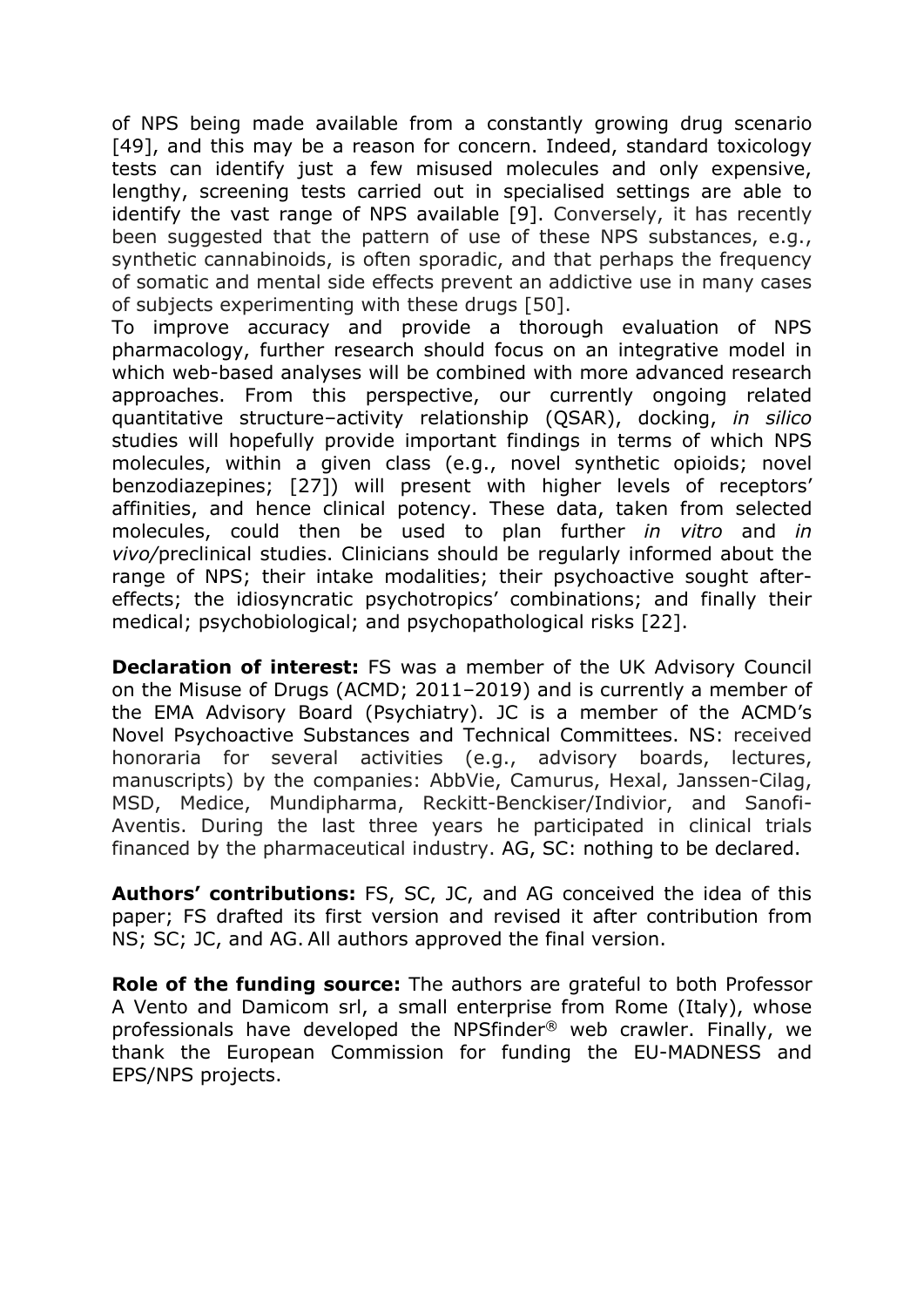## **References**

\* of special interest \*\* of outstanding interest

[1] [Chiappini S, Guirguis A, John A, Corkery JM, Schifano F:](https://pubmed.ncbi.nlm.nih.gov/32848937/) **COVID-19: The Hidden Impact on [Mental Health and Drug Addiction](https://pubmed.ncbi.nlm.nih.gov/32848937/)**. *Front Psychiatry.* 2020a, Jul 29;**11**:767.

[2] Orsolini L, Papanti GD, Francesconi G, Schifano F: **Mind navigators of chemicals' experimenters? A web-based description of epsychonauts.** *Cyberpsychol Behav Soc Netw*. 2015 May;**18**(5):296-300. \*: this paper offers one of the most complete description of the epsychonauts' characteristics

[3] Orsolini L, Papanti GD, Corkery JM, SCHIFANO F: **The deep web; why it matters for addiction psychiatry.** *Hum Psychopharmacol Clin Exp.* 2017a May;**32**(3).

[4] Orsolini L, St John-Smith P, McQueen D, Papanti D, Corkery J, Schifano F: **Evolutionary Considerations on the Emerging Subculture of the E-psychonauts and the Novel Psychoactive Substances: A Comeback to the Shamanism?** *Curr Neuropharmacol*. 2017b;**15**(5):731-737.

[5] Schifano F, Orsolini, Papanti GD, Corkery JM: **[Novel psychoactive](https://www.ncbi.nlm.nih.gov/pubmed/25655145)  [substances of interest for psychiatry](https://www.ncbi.nlm.nih.gov/pubmed/25655145)**. *World Psychiatry* 2015;**14**:15- 26. \*\*: this represents one of the most complete overviews of the clinical and psychopathological issues associated with the ingestion of the vast range of NPS

[6] Corkery JM, Schifano F, Martinotti G: **How deaths can help clinicians and policy-makers understand the risks of novel psychoactive substances.** *Br J Clin Pharmacol.* 2020 Mar;**86**(3):482- 498.

[7] Corkery JM, Orsolini L, Papanti D, Schifano F: **From concept(ion) to life after death/the grave: The 'natural' history and life cycle(s) of novel psychoactive substances (NPS).** *Hum Psychopharmacol Clin Exp*. 2017 May;**32**(3).

[8] [Davey Z, Schifano F, Corazza O, Deluca](https://pubmed.ncbi.nlm.nih.gov/22823094/) P: **e-Psychonauts: conducting [research in online drug forum communities.](https://pubmed.ncbi.nlm.nih.gov/22823094/)**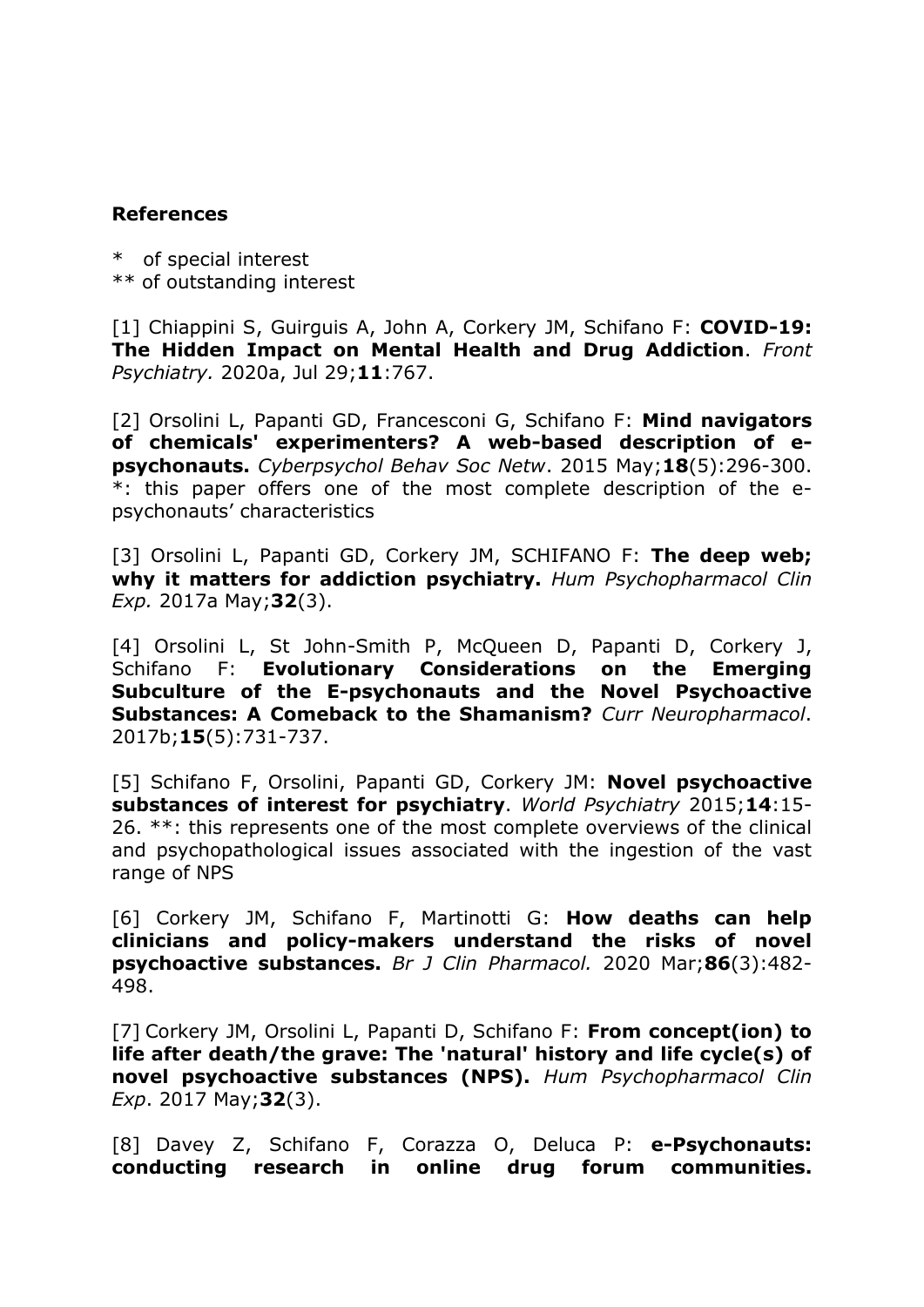**Psychonaut Web Mapping Group**.*J Ment Health.* 2012 Aug;**21**(4):386- 94.

[9] Schifano F, Napoletano F, Chiappini S, Guirguis A, Corkery JM, Bonaccorso S, Ricciardi A, Scherbaum N, Vento A: **New/emerging psychoactive substances and associated psychopathological consequences.** *Psychol Med.* 2019 Jul **22**:1-13. \*: this paper described for the first time the vast range  $(> 4,300)$  NPS identified through a web crawler activity.

[10] Baumeister D, Tojo LM, Tracy DK: **[Legal highs: staying on top of](https://www.ncbi.nlm.nih.gov/pubmed/26240749)  [the flood of novel psychoactive substances.](https://www.ncbi.nlm.nih.gov/pubmed/26240749)** *Ther Adv Psychopharmacol.* 2015 Apr;**5**(2):97-132 \*\*: *this represents one of the most complete overviews of the clinical and pharmacological issues pertaining to the vast range of NPS*

[11] De Luca MA, Castelli MP, Loi B, Porcu A, Martorelli M, Miliano C, Kellett K, Davidson C, Stair JL, Schifano F, et al: **[Native CB1 receptor](https://www.ncbi.nlm.nih.gov/pubmed/26686391)  [affinity, intrinsic activity and accumbens](https://www.ncbi.nlm.nih.gov/pubmed/26686391) shell dopamine stimulant [properties of third generation SPICE/K2 cannabinoids: BB-22, 5F-](https://www.ncbi.nlm.nih.gov/pubmed/26686391)[PB-22, 5F-AKB-48 and STS-135.](https://www.ncbi.nlm.nih.gov/pubmed/26686391)** *Neuropharmacology.* 2016 Jun;**105**:630-638 \*\*: *a very interesting and elegant preclinical paper, dealing with the potency of a range of very recent synthetic cannabimimetics*

[12] Papanti D, SCHIFANO F, Bonavigo T, Botteon G, Bertossi F, Mannix J, Impagnatiello M, Pascolo-Fabrici E: **'Spiceophrenia': a systematic overview of 'Spice'-related psychopathological issues and a case report.** *Hum Psychopharmacol Clin Exp.* 2013 Jul;**28**(4):379-89 \*: this is the very first time a paper mentions the term 'spiceophrenia', to address the psychotic issues associated with the synthetic cannabimetics' intake

[13] Papanti GD, Orsolini L, Francesconi G, Schifano F: '**noids; what you (don't) want to know about synthetic cannabinoids.** *Adv Dual Diagn. 2014*, **7**: 1-13.

[14] Zangani C, Schifano F, Napoletano F, Arillotta D, Gilgar L, Guirguis A, Corkery JM, Gambini O, Vento A: **The e-Psychonauts' 'Spiced' World; Assessment of the Synthetic Cannabinoids' Information Available Online.** *Curr Neuropharmacol.* 2020;**18**(10):966-1051. \*: this paper describes the largest series of synthetic cannabimimeitics having been identified with the help of a web crawler.

[15] Schifano F, Chiappini S, Catalani V, Napoletano F, Arillotta D, Zangani C, Bonaccorso S, Corkery JM: **Psychobiological, medical, and psychiatric implications of new/novel psychoactive substance (NPS) use.** In: Murphy P (ed): *Routledge International Handbook of*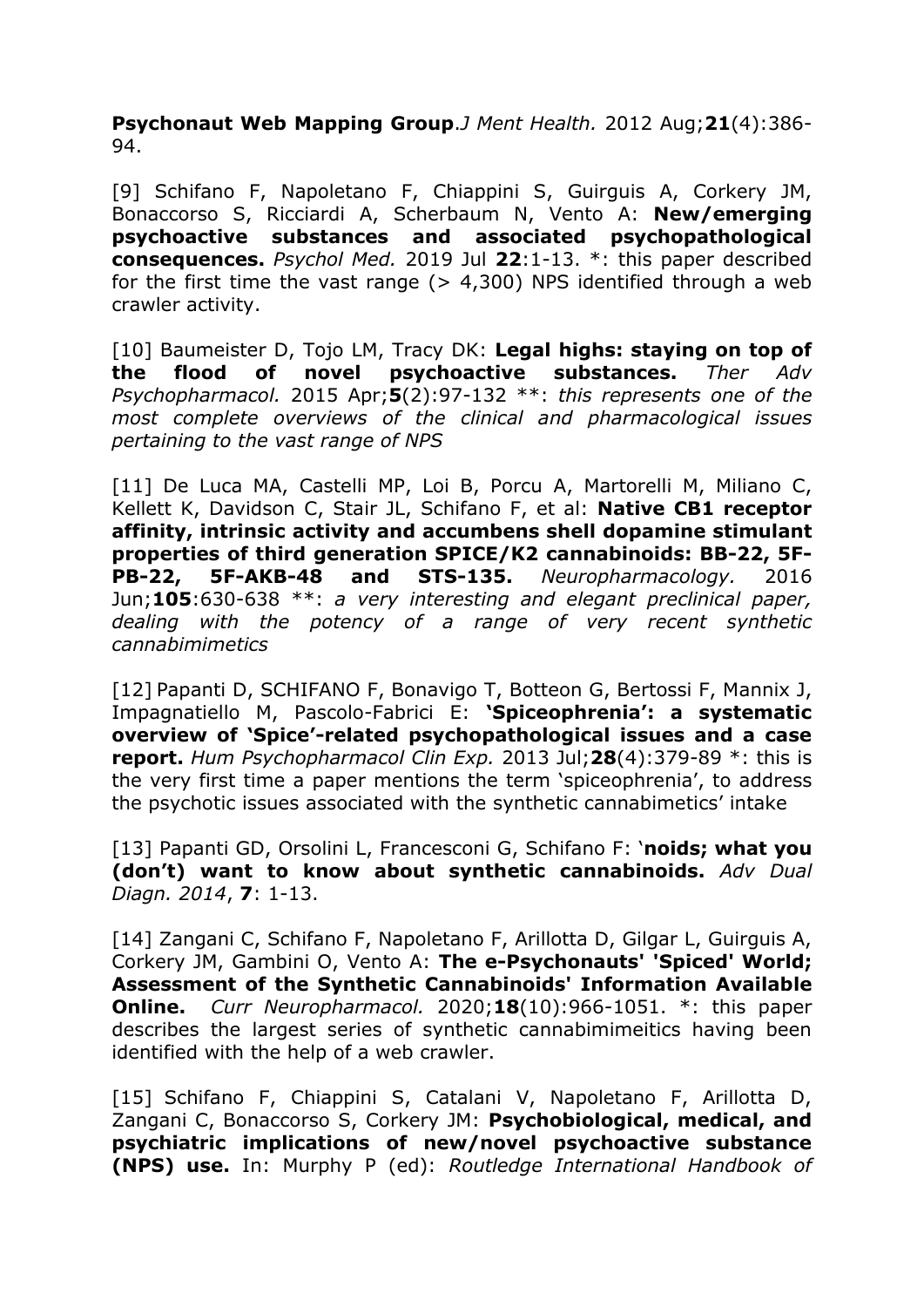*Psychobiology* published by the Taylor & Francis division of Routledge; 2018: 213-33. ISBN: 978-1-138-18800-6 (hbk); ISBN: 978-1-315- 64276-5 (ebk); in press \*: this document describes both the different psychobiological and psychopathological issues associated with the ingestion of a vast range of NPS.

[16] Arillotta D, Schifano F, Napoletano F, Zangani C, Gilgar L, Guirguis A, Corkery JM, Aguglia E, Vento A: **Novel opioids: systematic web crawling within the e-psychonauts' scenario**. *Front Neurosci*. 2020 Mar 18;**14**:149. \*: this paper describes the largest series of NSOs having been identified with the help of a web crawler

[17] Xu H, Chen J, Chi ZQ: **Ohmefentanyl: A New Agonist for Mu-Opiate Receptor.** Scientia Sinica. Series B, Chemical, Biological, Agricultural, Medical & Earth Sciences. 1985, **28**(5): 504–511.

[18] Wilcoxon RM, Middleton OL, Meyers SE, Kloss J, Love SA: **The Elephant in the Room: Outbreak of Carfentanil Deaths in Minnesota and the Importance of Multiagency Collaboration.** *Acad Forensic Pathol* 2018 Sep;8 (3): 729–737. Available from: doi:10.1177/1925362118797746.

[19] Brunetti P, Pirani F, Carlier J, Giorgetti R, Busardò FP, Lo Faro AF: **A 2017-2019 Update on Acute Intoxications and Fatalities from Illicit Fentanyl and Analogues.** *J Anal Toxicol.* 2020 Aug **29:**bkaa115.

[20] Schifano F, Napoletano F, Arillotta D, Zangani C, Gilgar L, Guirguis A. **[The clinical challenges of synthetic cathinones.](https://www.ncbi.nlm.nih.gov/pubmed/31674690)** *Br J Clin Pharmacol.* 2020 Mar;**86**(3):410-419.

[21] Schifano F, Papanti GD, Orsolini L, Corkery JM: **[Novel psychoactive](https://www.ncbi.nlm.nih.gov/pubmed/26985969)  substances: the pharmacology [of stimulants and hallucinogens.](https://www.ncbi.nlm.nih.gov/pubmed/26985969)** *Expert Rev Clin Pharmacol.* 2016 Jul;**9**(7):943-54.

[22] Schifano N, Chiappini S, Castiglione F, Salonia A, Schifano F: **Is medicinal ketamine associated with urinary dysfunction issues? Assessment of both the European Medicines Agency (EMA) and the UK Yellow Card Scheme pharmacovigilance database-related reports.** *Low Urin Tract Symptoms.* 2020 Oct 9. doi: 10.1111/luts.12355.

[23] Orsolini L, Ciccarese M, Papanti D, De Berardis D, Guirguis A, Corkery JM, Schifano F: **Psychedelic Fauna for Psychonaut Hunters: A Mini-Review.** *Front Psychiatry.* 2018 May 22;**9**:153.

[24] Orsolini L, Papanti GD, De Berardis D, Guirguis A, Corkery JM, SCHIFANO F: **The 'Endless Trip': Psychopathology and**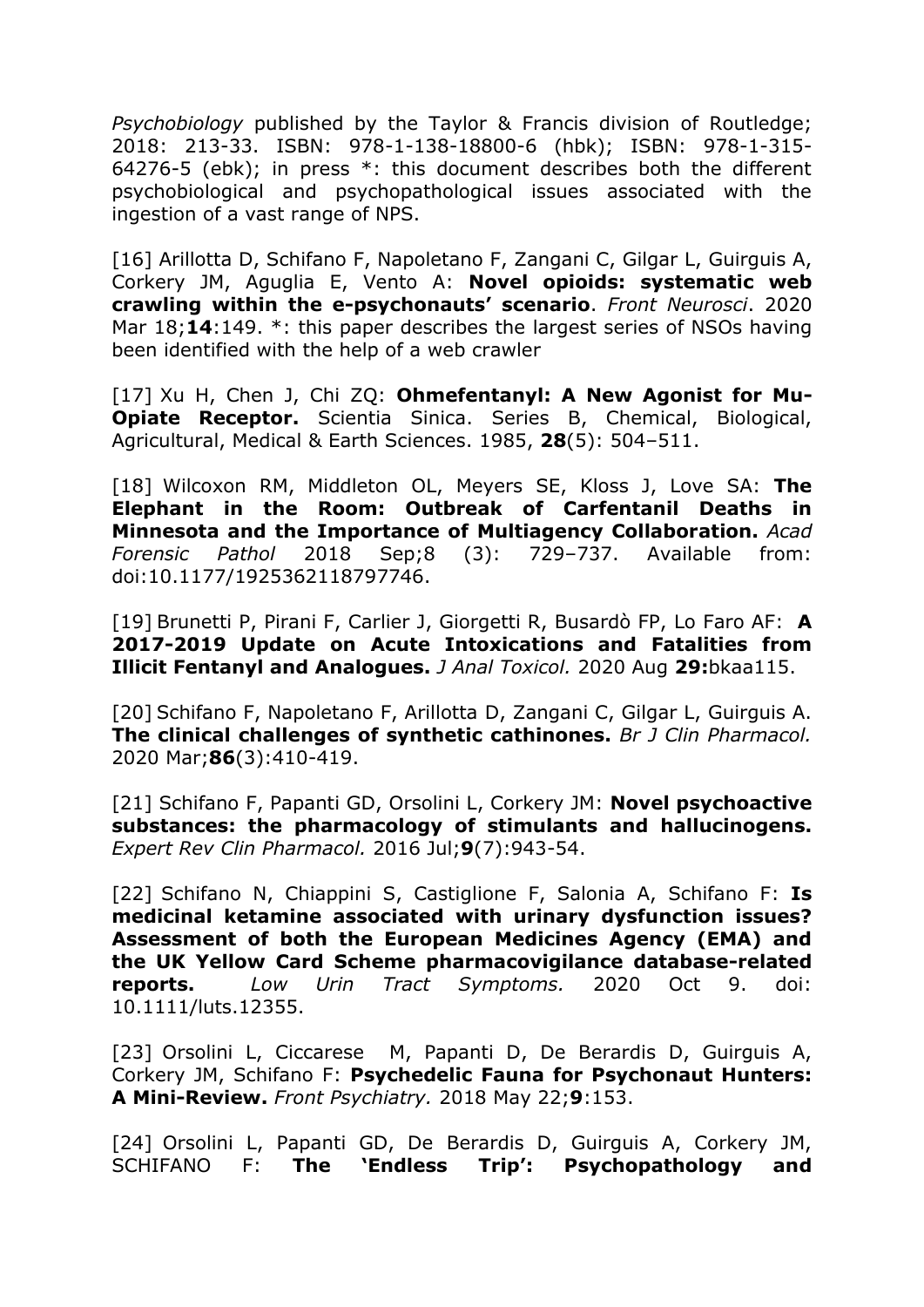**Psychopharmacology in the Hallucinogen Persisting Perception Disorder/HPPD and the NPS. A systematic review.** *Front Psychiatry*, 2017, **8**:240.

[25] [Caloro M,](https://www.ncbi.nlm.nih.gov/pubmed/?term=Caloro%20M%5BAuthor%5D&cauthor=true&cauthor_uid=29401155) [Calabrò G,](https://www.ncbi.nlm.nih.gov/pubmed/?term=Calabr%C3%B2%20G%5BAuthor%5D&cauthor=true&cauthor_uid=29401155) [de Pisa](https://www.ncbi.nlm.nih.gov/pubmed/?term=de%20Pisa%20E%5BAuthor%5D&cauthor=true&cauthor_uid=29401155) E, [Rosini E,](https://www.ncbi.nlm.nih.gov/pubmed/?term=Rosini%20E%5BAuthor%5D&cauthor=true&cauthor_uid=29401155) [Kotzalidis GD,](https://www.ncbi.nlm.nih.gov/pubmed/?term=Kotzalidis%20GD%5BAuthor%5D&cauthor=true&cauthor_uid=29401155) [Lonati D,](https://www.ncbi.nlm.nih.gov/pubmed/?term=Lonati%20D%5BAuthor%5D&cauthor=true&cauthor_uid=29401155) [Locatelli CA,](https://www.ncbi.nlm.nih.gov/pubmed/?term=Locatelli%20CA%5BAuthor%5D&cauthor=true&cauthor_uid=29401155) [Papa P,](https://www.ncbi.nlm.nih.gov/pubmed/?term=Papa%20P%5BAuthor%5D&cauthor=true&cauthor_uid=29401155) [Schifano](https://www.ncbi.nlm.nih.gov/pubmed/?term=Schifano%20F%5BAuthor%5D&cauthor=true&cauthor_uid=29401155) F, [Girardi P:](https://www.ncbi.nlm.nih.gov/pubmed/?term=Girardi%20P%5BAuthor%5D&cauthor=true&cauthor_uid=29401155) **Combined NMDA Inhibitor Use in a Patient With Multisubstance-induced Psychotic Disorder.** *[J](https://www.ncbi.nlm.nih.gov/pubmed/?term=schifano+dextromethorphan)  [Addict Med.](https://www.ncbi.nlm.nih.gov/pubmed/?term=schifano+dextromethorphan)* 2018 May/Jun;**12**(3):247-251.

[26] Orsolini L, Corkery JM, Chiappini S, Guirguis A, Vento A, De Berardis D, Papanti D, Schifano F: '**[New/Designer Benzodiazepines': an](https://www.ncbi.nlm.nih.gov/pubmed/31933443)  [analysis of the literature and psychonauts' trip reports.](https://www.ncbi.nlm.nih.gov/pubmed/31933443)** Curr Neuropharmacol 2020 Jan 10. doi: 10.2174/1570159X18666200110121333.

[27] Catalani V, SCHIFANO F, Botha M, Corkery J, Guirguis A: **NPSfinder® designer benzodiazepines: QSAR and Docking studies.** Poster presented at the 7th international (online) conference on novel psychoactive substances; 18-19 November 2020.

[28] Schifano F: **Coming off prescribed psychotropic medications: insights from their use as recreational drugs.** Psychother Psychosom, 2020;**89**(5):274-282.

[29] Diana M, Mereu G, Mura A, Fadda F, Passino N, Gessa G: **Low doses of gamma-hydroxybutyric acid stimulate the firing rate of dopaminergic neurons in unanesthetized rats.** *Brain Res.* 1991 Dec 6;**566**(1-2):208-11. \*: this is one of the very first preclinical papers highlighting the dopaminergic action of GHB

[30] Corkery JM, Loi B, Claridge H, Goodair C, Schifano F: **Deaths in the Lesbian, Gay, Bisexual and Transgender United Kingdom Communities Associated with GHB and Precursors.** *Curr Drug Metab.* 2018;**19**(13):1086-1099.

[31] Giorgetti R, Tagliabracci A, Schifano F, Zaami S, Marinelli E, Busardò FP: **When "Chems" Meet Sex: A [Rising Phenomenon Called](https://www.ncbi.nlm.nih.gov/pubmed/27855594)  ["ChemSex".](https://www.ncbi.nlm.nih.gov/pubmed/27855594)** *Curr Neuropharmacol.* 2017;**15**(5):762-770.

[32] Corkery JM, Loi B, Claridge H, Goodair C, Corazza O, Elliott S, Schifano F: **Gamma hydroxybutyrate (GHB), gamma butyrolactone (GBL) and 1,4-butanediol (1,4-BD; BDO): A literature review with a focus on UK fatalities related to non-medical use.** *Neurosci Biobehav Rev*. 2015 Jun;**53**:52-78. \*\*: this is the largest database ever of GHB and derivatives' fatalities.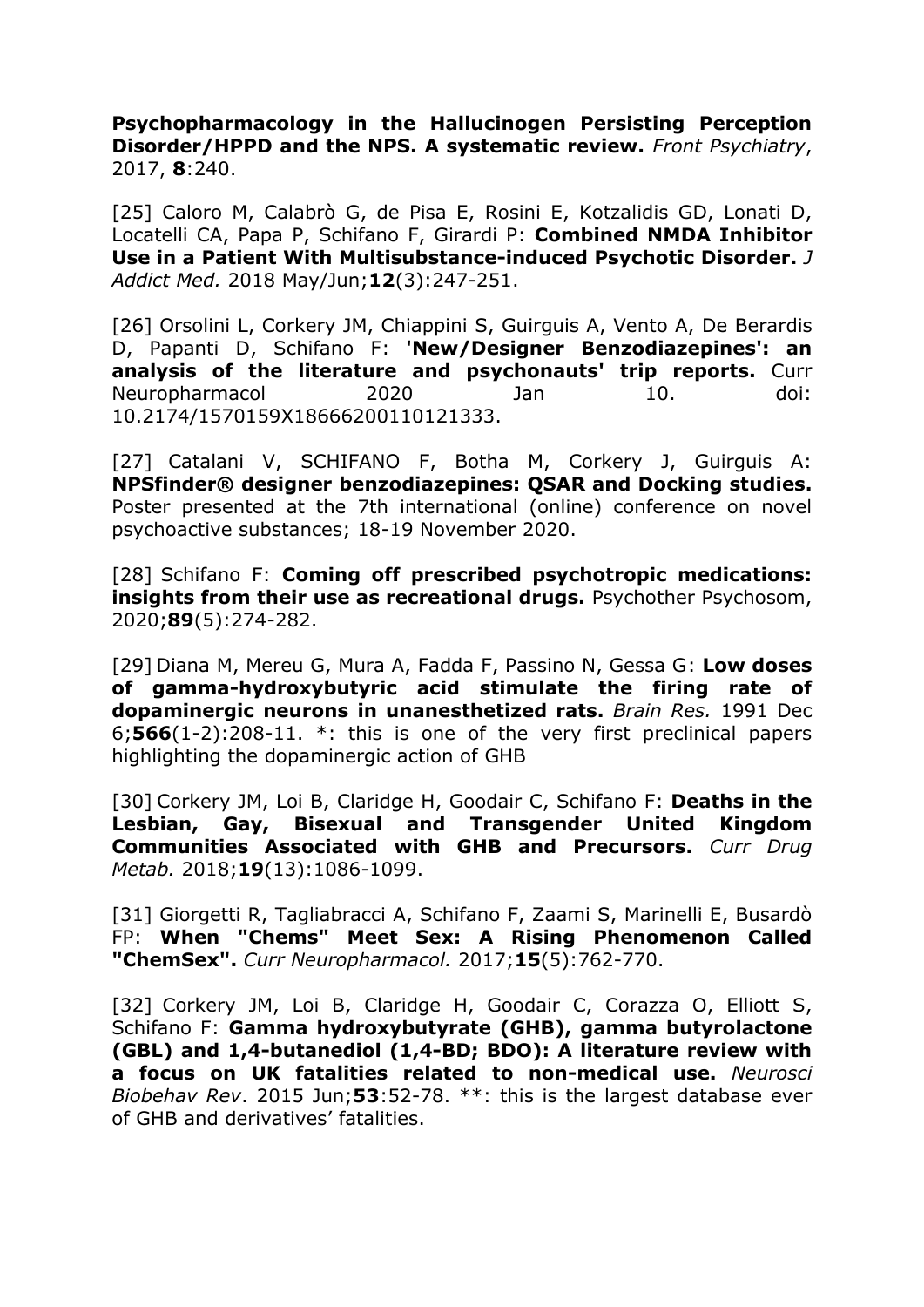[33] Schifano F, Chiappini S: **Pregabalin: A range of misuse-related unanswered questions.** *CNS Neurosci Ther.* 2019 May;**25**(5):659-660.

[34] Rutten K, De Vry J, Robens A, Tzschentke TM, van der Kam EL: **Dissociation of rewarding, anti**‐**aversive and anti**‐**nociceptive effects**

**of different classes of anti**‐**nociceptives in the rat.** *Eur J Pain*. 2011;**15**:299‐305.

[35] Bonnet U, Scherbaum N: **[How addictive are gabapentin and](https://pubmed.ncbi.nlm.nih.gov/28988943/)**  pregabalin**? A [systematic review.](https://pubmed.ncbi.nlm.nih.gov/28988943/)** *Eur Neuropsychopharmacol.* 2017 Dec;**27**(12):1185-1215.

[36] Chiappini S, Schifano F: **A decade of gabapentinoid misuse: an analysis of the European Medicines Agency/EMA 'suspected adverse drug reactions' database.** *CNS Drugs.* 2016 Jul;**30**(7):647- 54. \*\*: this is one of the largest pharmacovigilance database ever of gabapentinoid misuse.

[37] Vashchinkina E, Piippo O, Vekovischeva O, Krupitsky E, Ilyuk R, Neznanov N, Kazankov K, Zaplatkin I, Korpiet ER: **Addiction**‐**related interactions of pregabalin with morphine in mice and humans: reinforcing and inhibiting effects.** *Addict Biol.* 2018**;23**:945‐958.

[38] Vento AE, SCHIFANO F, Gentili F, Pompei F, Corkery JM, Kotzalidis GD, Girardi P: **Bupropion perceived as a stimulant by two patients with a previous history of cocaine misuse.** *Ann Ist Super Sanita* 2013;**49**(4):402-5. doi: 10.4415/ANN\_13\_04\_14.

[39] Francesconi G, Orsolini L, Papanti D, Corkery JM, Schifano F: **[Venlafaxine as the 'baby ecstasy'? Literature overview and](https://www.ncbi.nlm.nih.gov/pubmed/26216559)  [analysis of web-based misusers' experiences.](https://www.ncbi.nlm.nih.gov/pubmed/26216559)** *Hum Psychopharmacol Clin Exp*. 2015 Jul;**30**(4):255-61.

[40] Schifano F, Chiappini S: **[Is There a Potential of Misuse for](https://www.ncbi.nlm.nih.gov/pubmed/29618978)  Venlafaxine [and Bupropion?](https://www.ncbi.nlm.nih.gov/pubmed/29618978)** *Front Pharmacol*. 2018 Mar 21;**9**:239.

[41] Chiappini S, Schifano F**: Is there a potential of misuse for quetiapine? Literature review and analysis of the European Medicines Agency (EMA) Adverse Drug Reactions' database**. *J Clin Psychopharmacol.* 2018 Feb;**38**(1):72-79.

[42] Valeriani G, Corazza O, Bersani FS, Melcore C, Metastasio A, Bersani G, Schifano F: **Olanzapine as the ideal "trip terminator"? Analysis of online reports relating to antipsychotics' use and misuse following occurrence of novel psychoactive substance-related psychotic symptoms.** *Hum Psychopharmacol Clin Exp.* 2015 Jul;**30**(4):249-54.